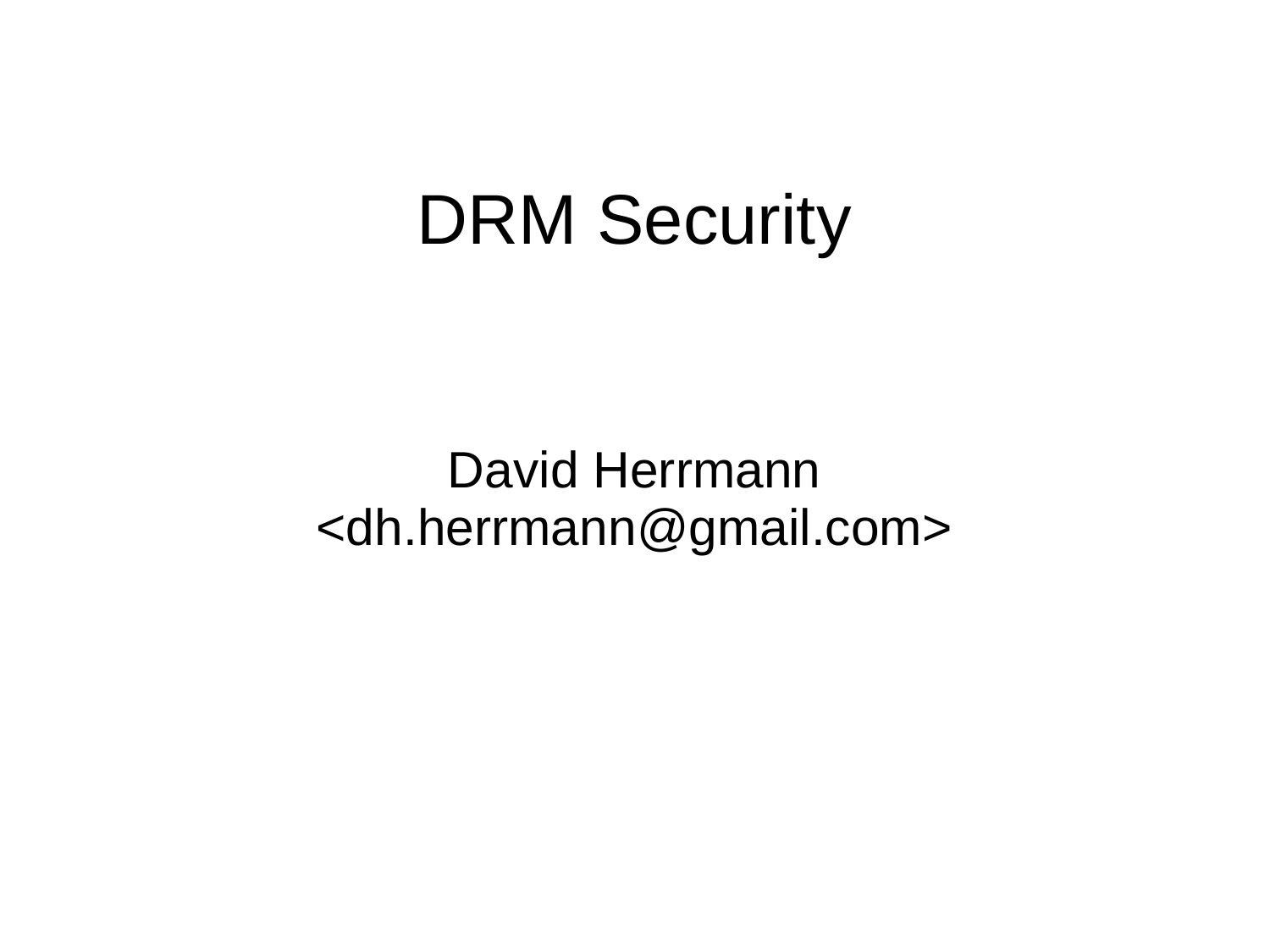### DRM

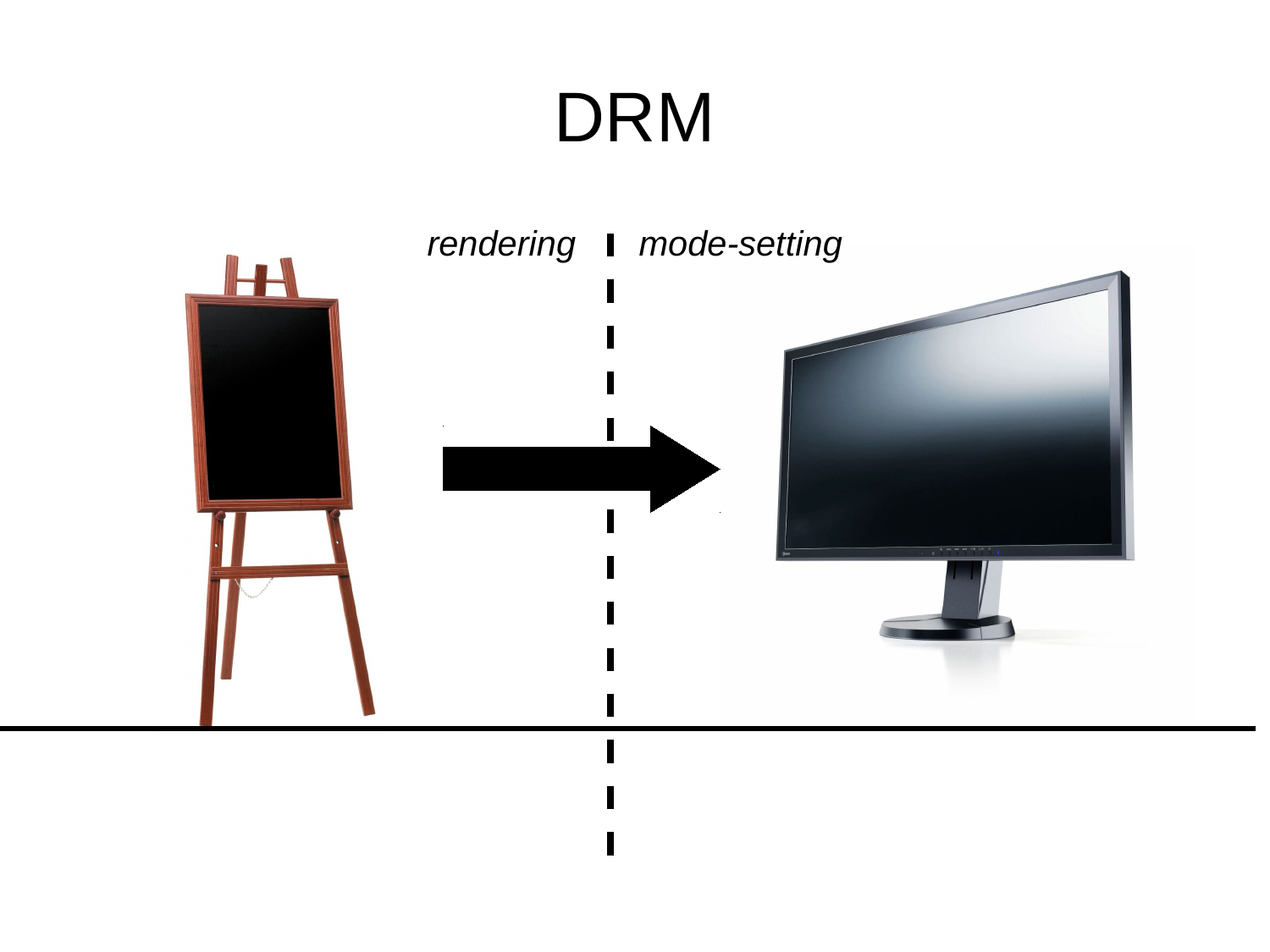### open("/dev/dri/card0", ...)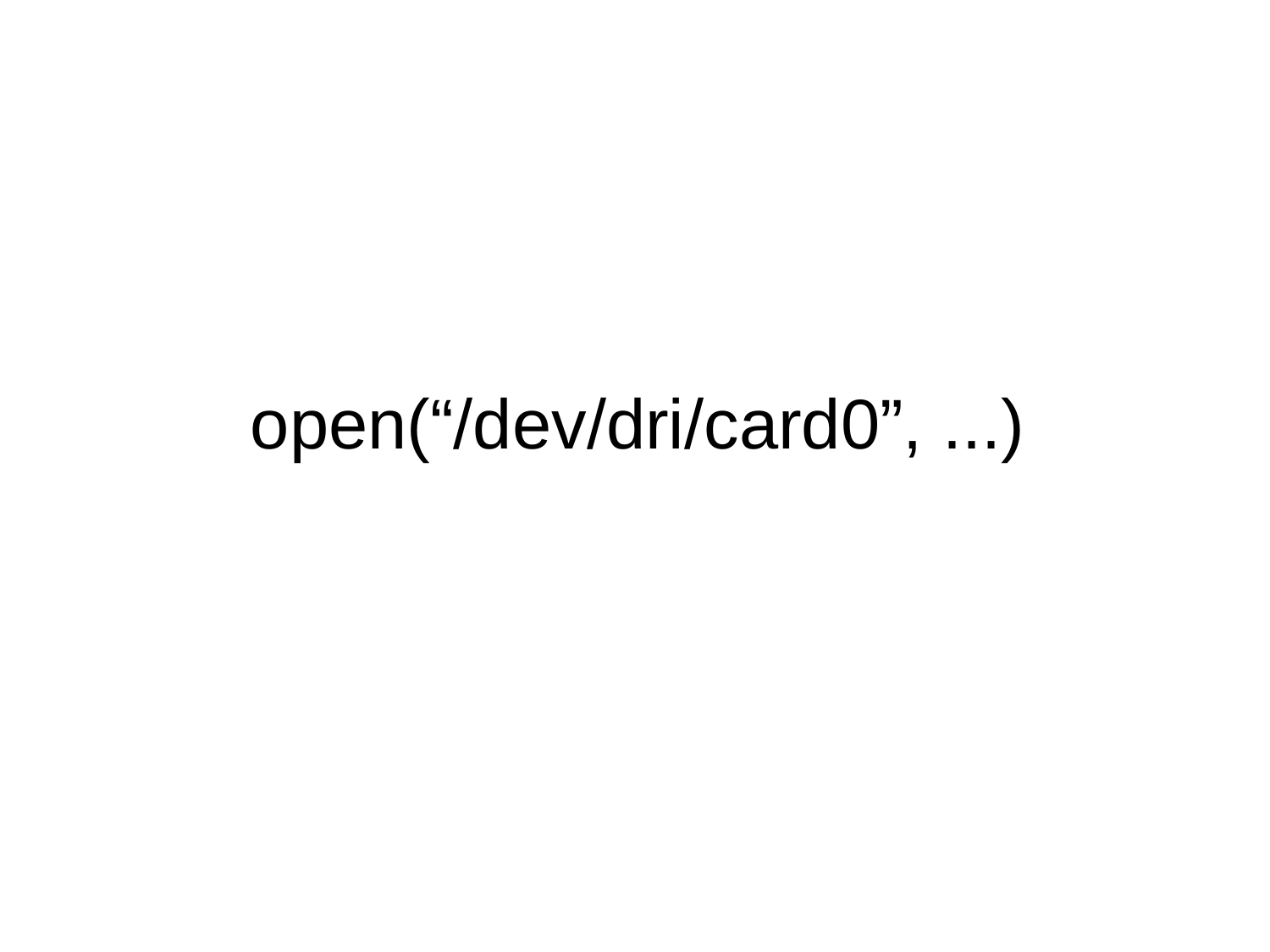# (Dumb) Buffer Allocation

ioctl(fd, DRM\_IOCTL\_MODE\_CREATE\_DUMB, &creq)

 $mreq.handle = creq.handle;$ ioctl(fd, DRM\_IOCTL\_MODE\_MAP\_DUMB, &mreq)

mmap(fd, size, …, MAP SHARED, …, mreq.offset)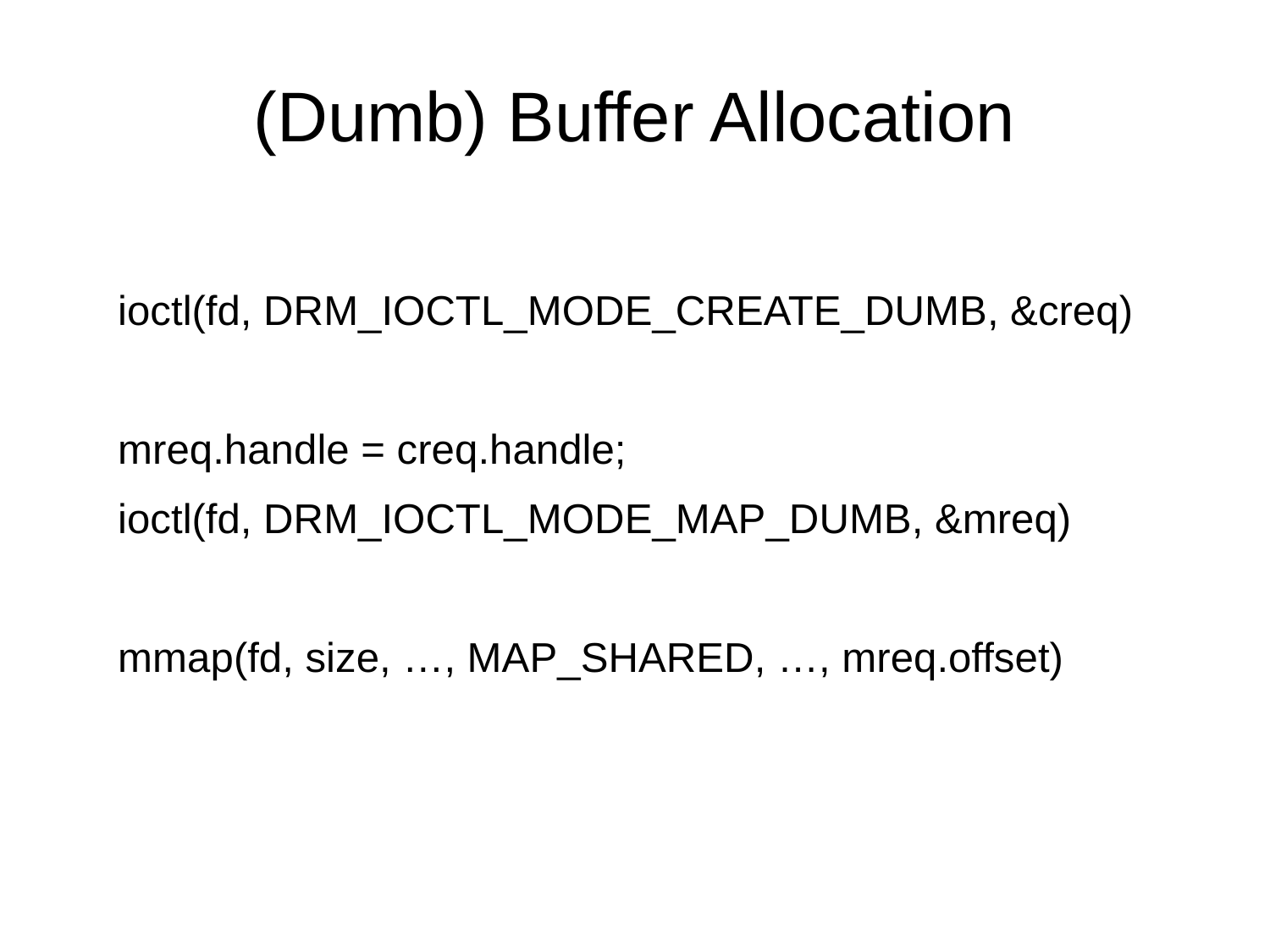#### mmap-offsets are globally accessible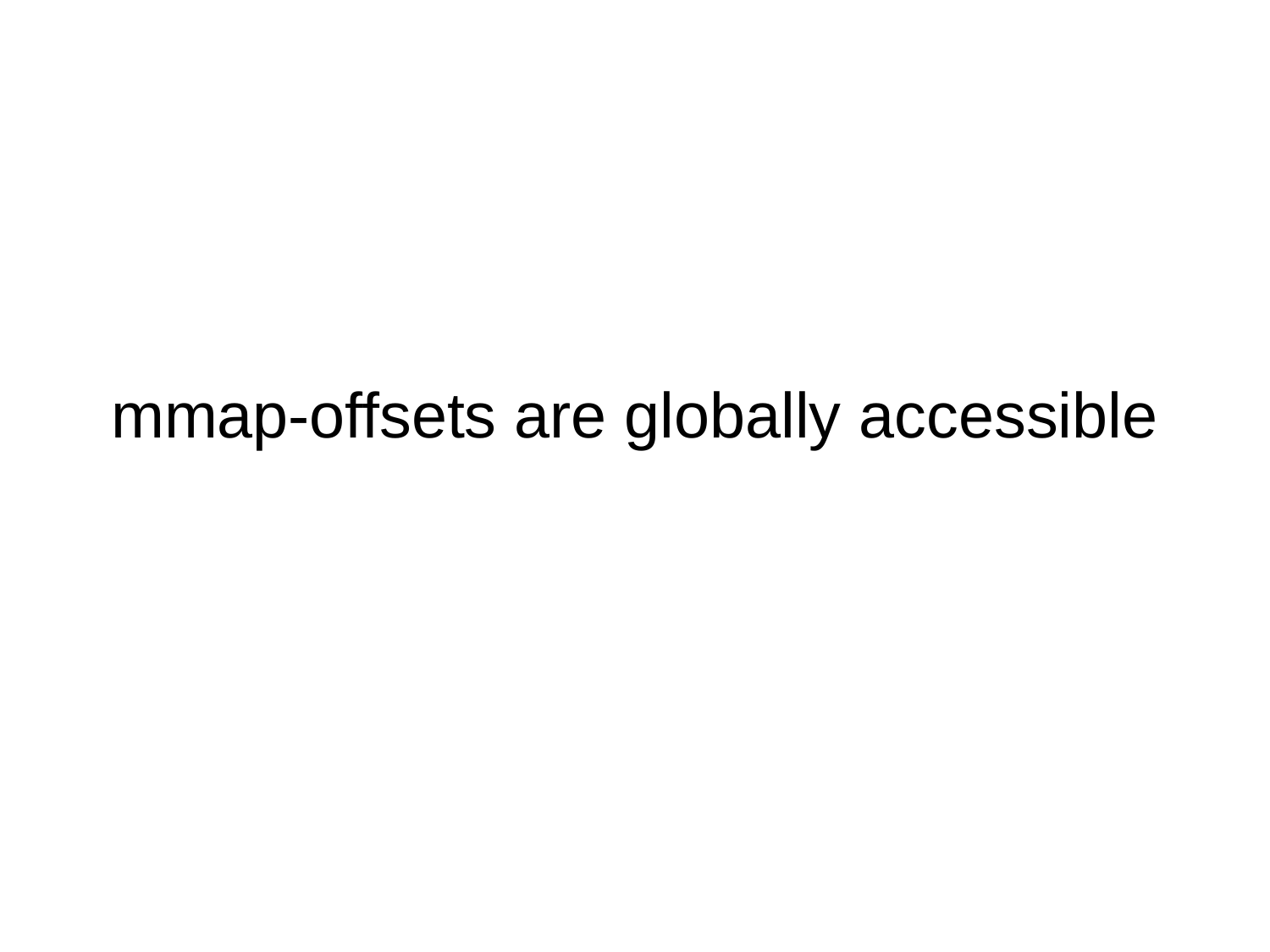for  $(i = 0; i < 0 \times f$ ffffffff; ++i) { void  $*p = mmap(fd, ..., i);$ if  $(p == MAP$  FAILED) break;  $\bigg\}$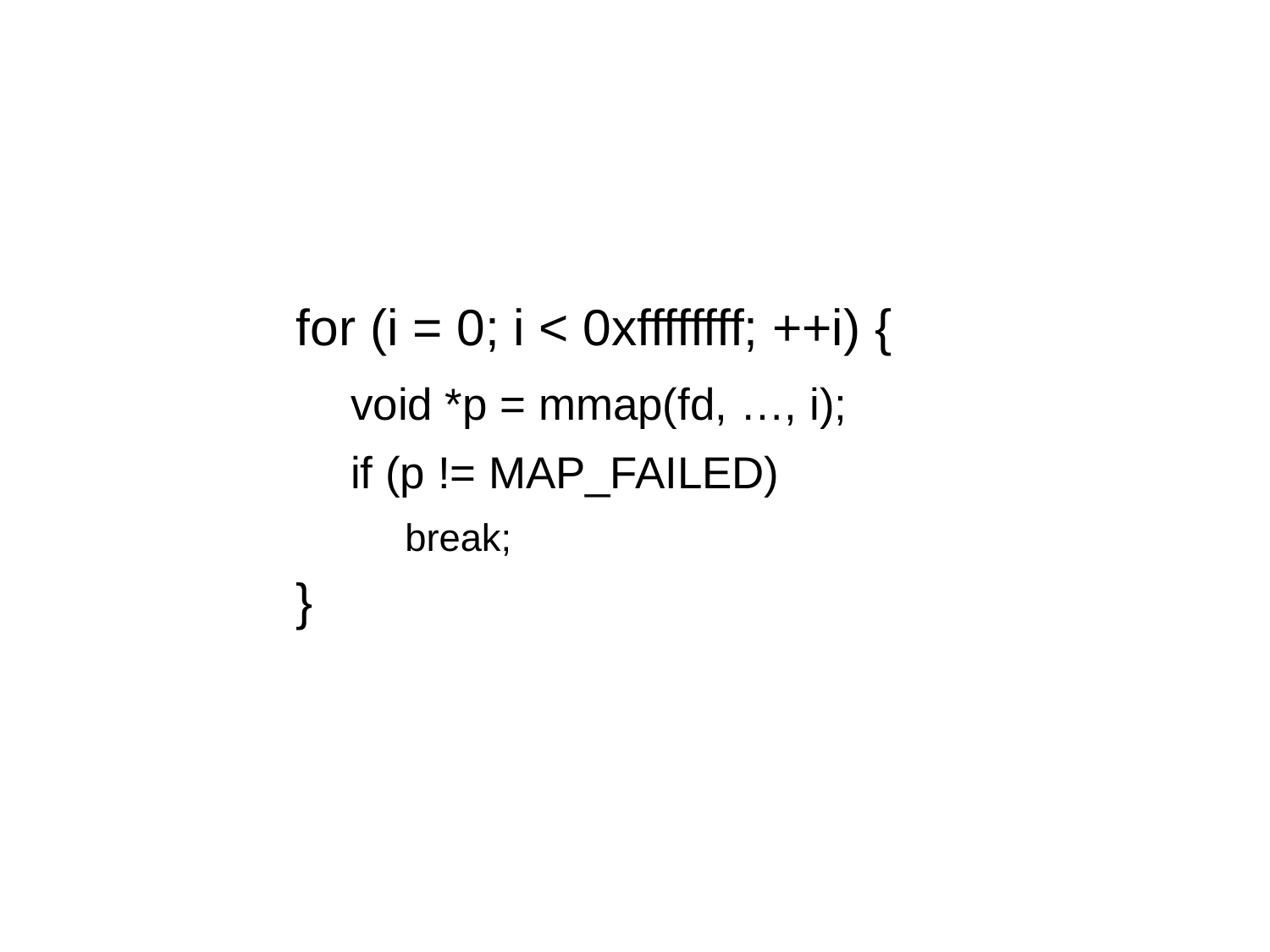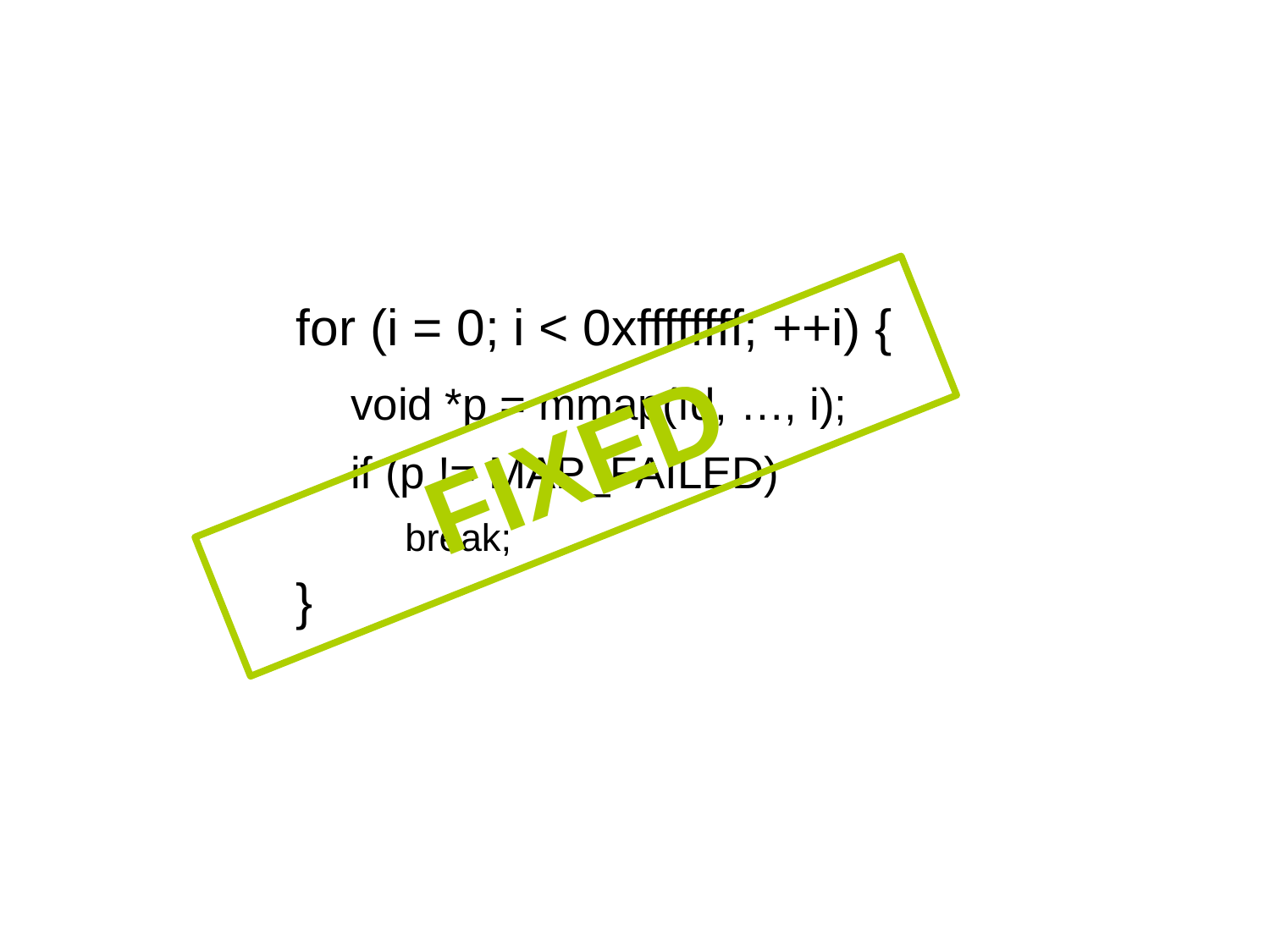#### ioctl(fd, DRM\_IOCTL\_MODE\_CREATE\_DUMB, &creq)

#### **mreq.handle = creq.handle;** ioctl(fd, DRM\_IOCTL\_MODE\_MAP\_DUMB, &mreq)

mmap(fd, size, …, MAP\_SHARED, …, mreq.offset)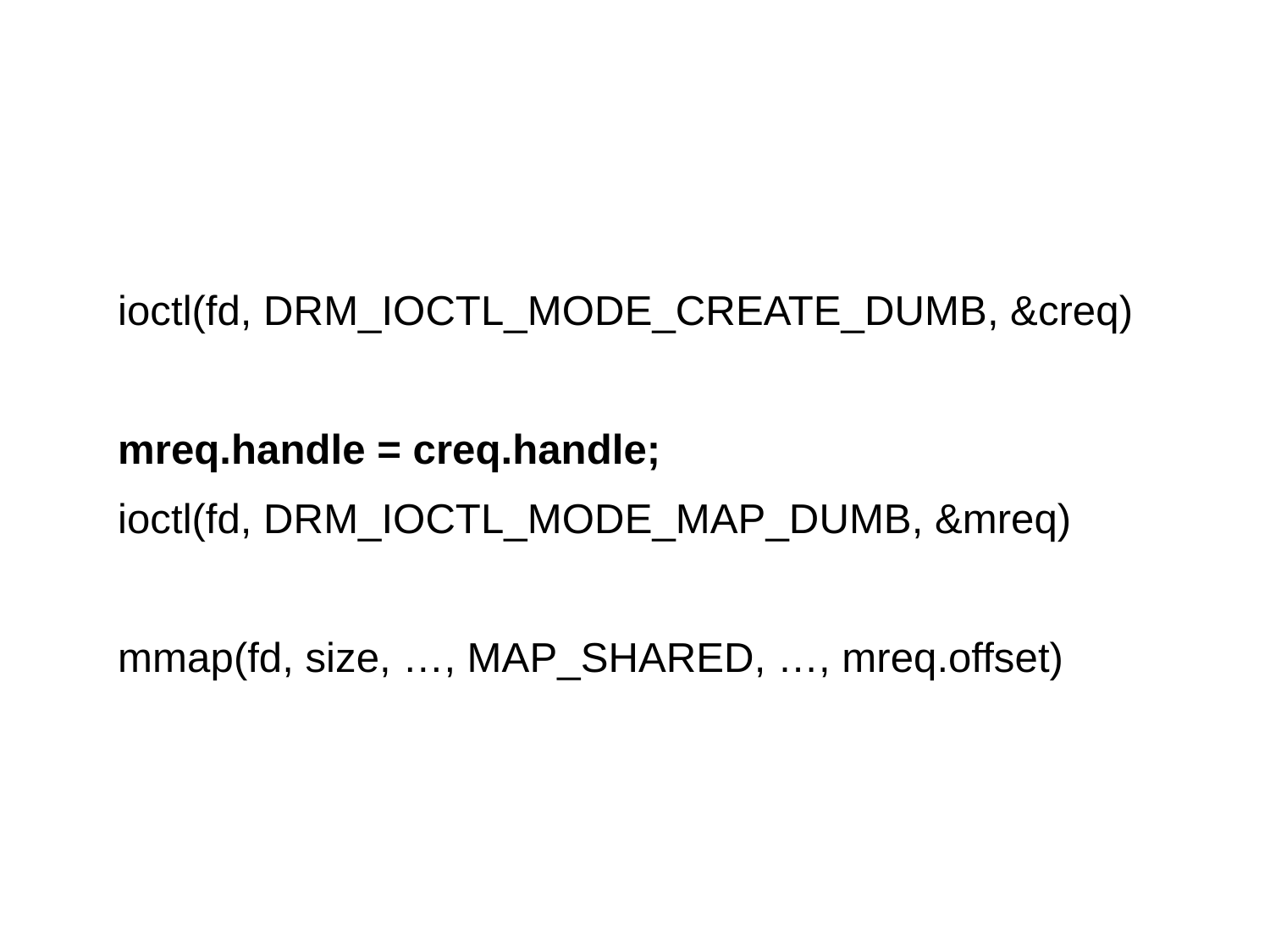# Buffer Passing

lreq.handle = mreq.handle; ioctl(fd, **DRM\_IOCTL\_GEM\_FLINK**, &lreq); send(somewhere, lreq.name, sizeof(lreq.name));

recv(somewhere, &oreq.name, sizeof(oreq.name)); ioctl(fd, **DRM\_IOCTL\_GEM\_OPEN**, &oreq);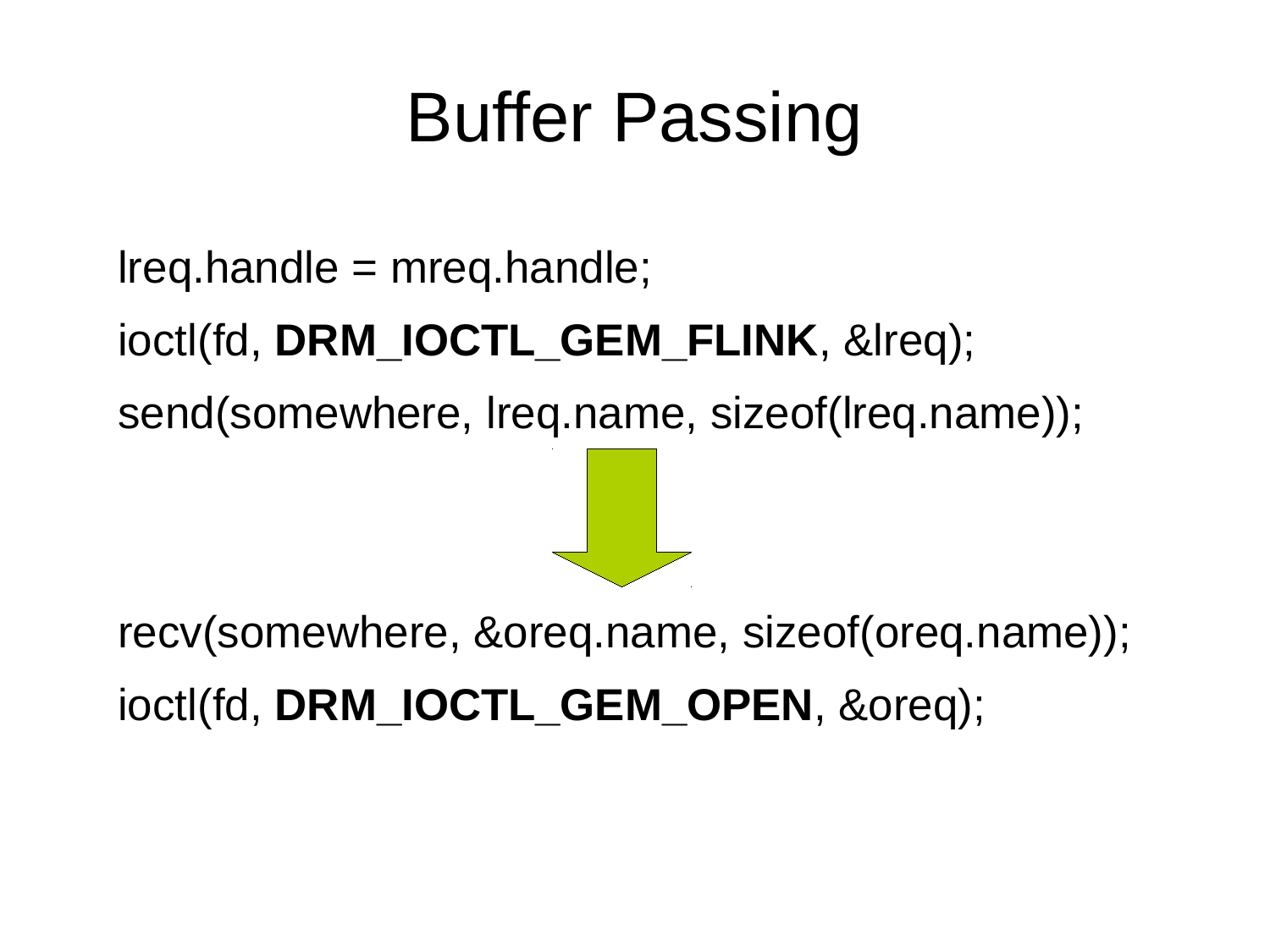```
for (i = 1; i < 0 \times fffffffff; ++i) {
req.name = i;
r = ioctl(fd, DRM_IOCTL_GEM_OPEN, &req);
if (!r)break;
```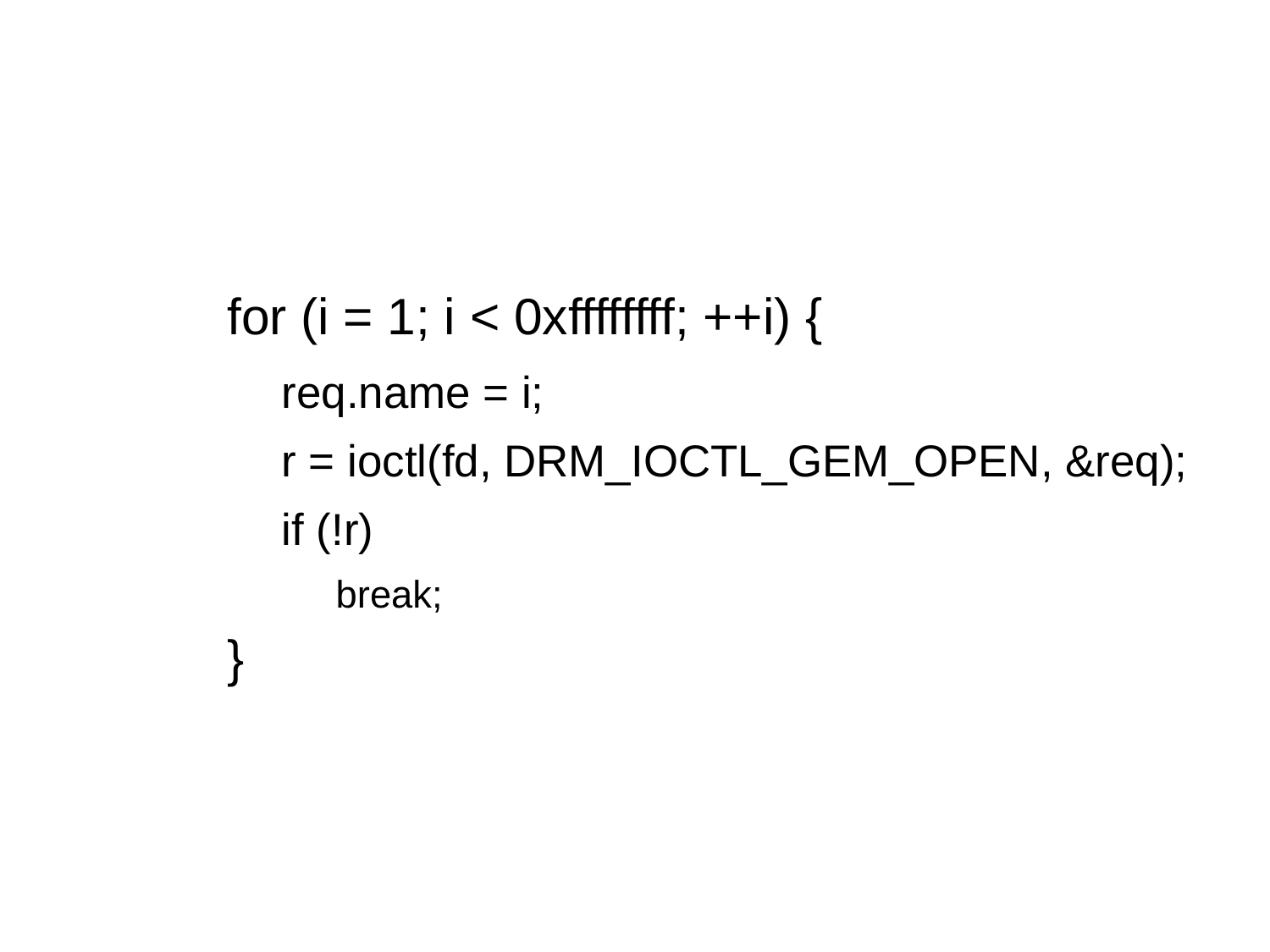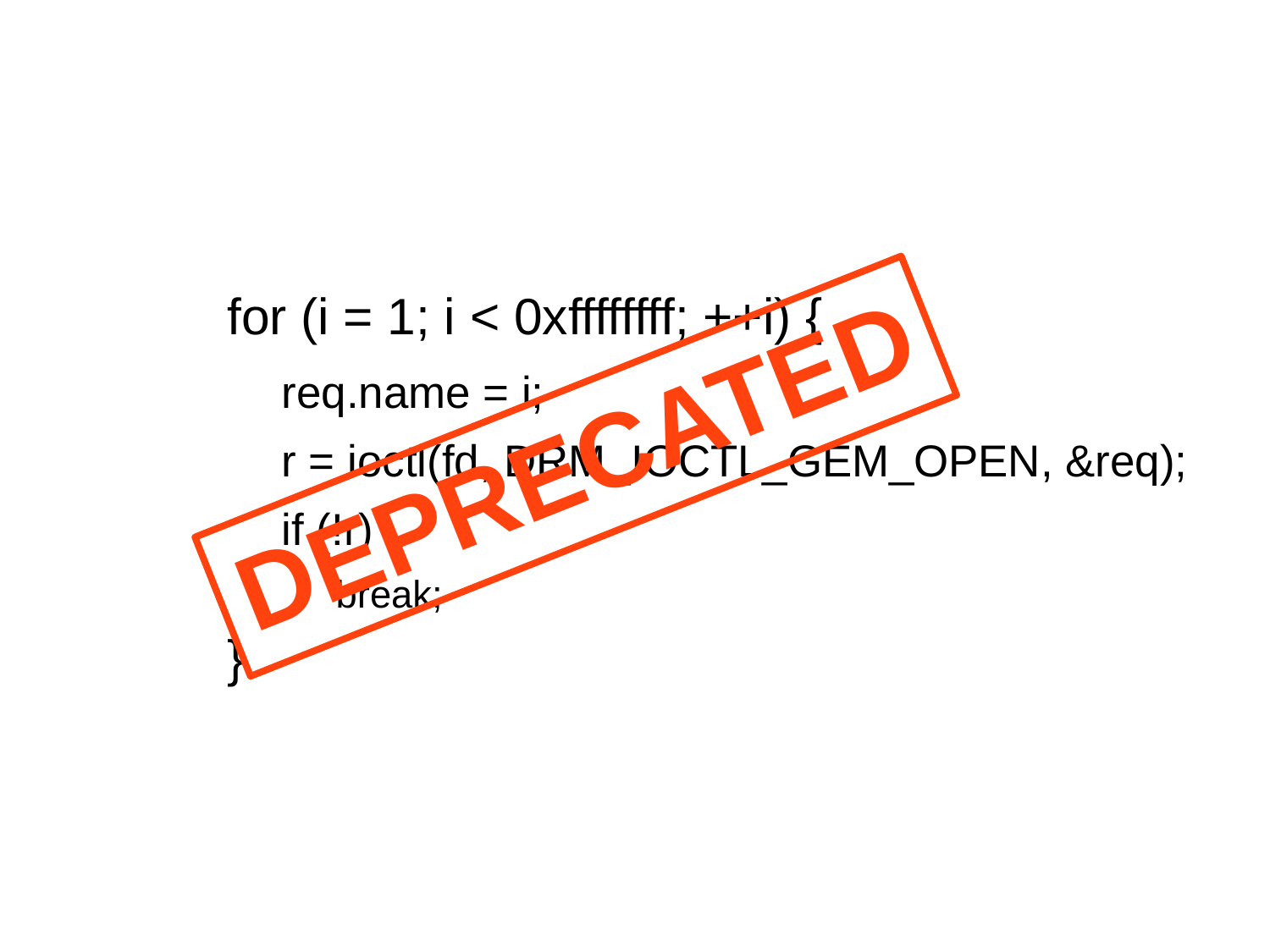# dma-buf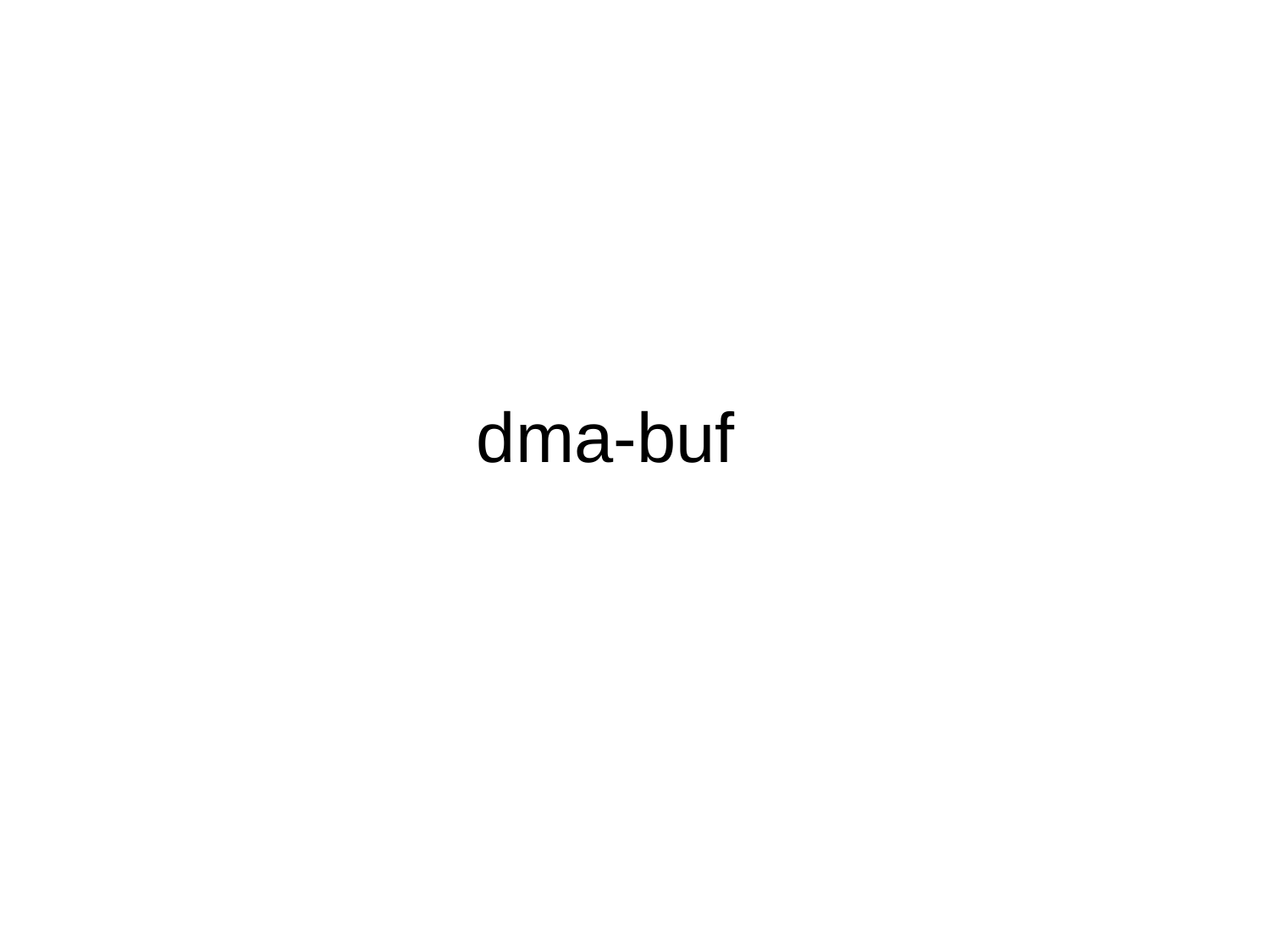req.handle =  $m$ req.handle;

ioctl(fd, **DRM\_IOCTL\_PRIME\_HANDLE\_TO\_FD**, &req);

send unix fd(somewhere, req.fd);

recv\_unix\_fd(somewhere, &req.fd);

ioctl(fd, **DRM\_IOCTL\_PRIME\_FD\_TO\_HANDLE**, &req);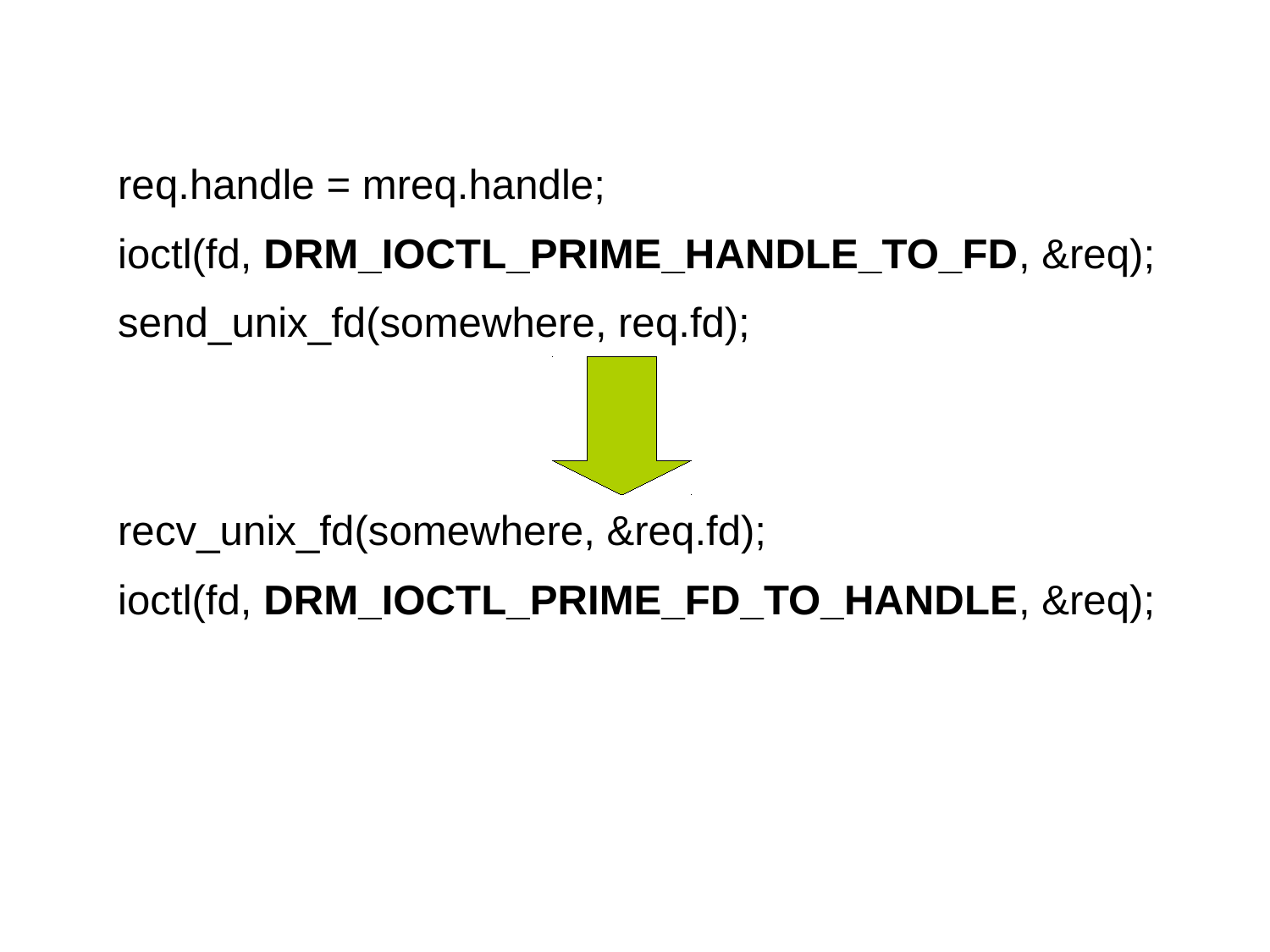#### **DRM Authentication**

# open("/dev/dri/card0", ...);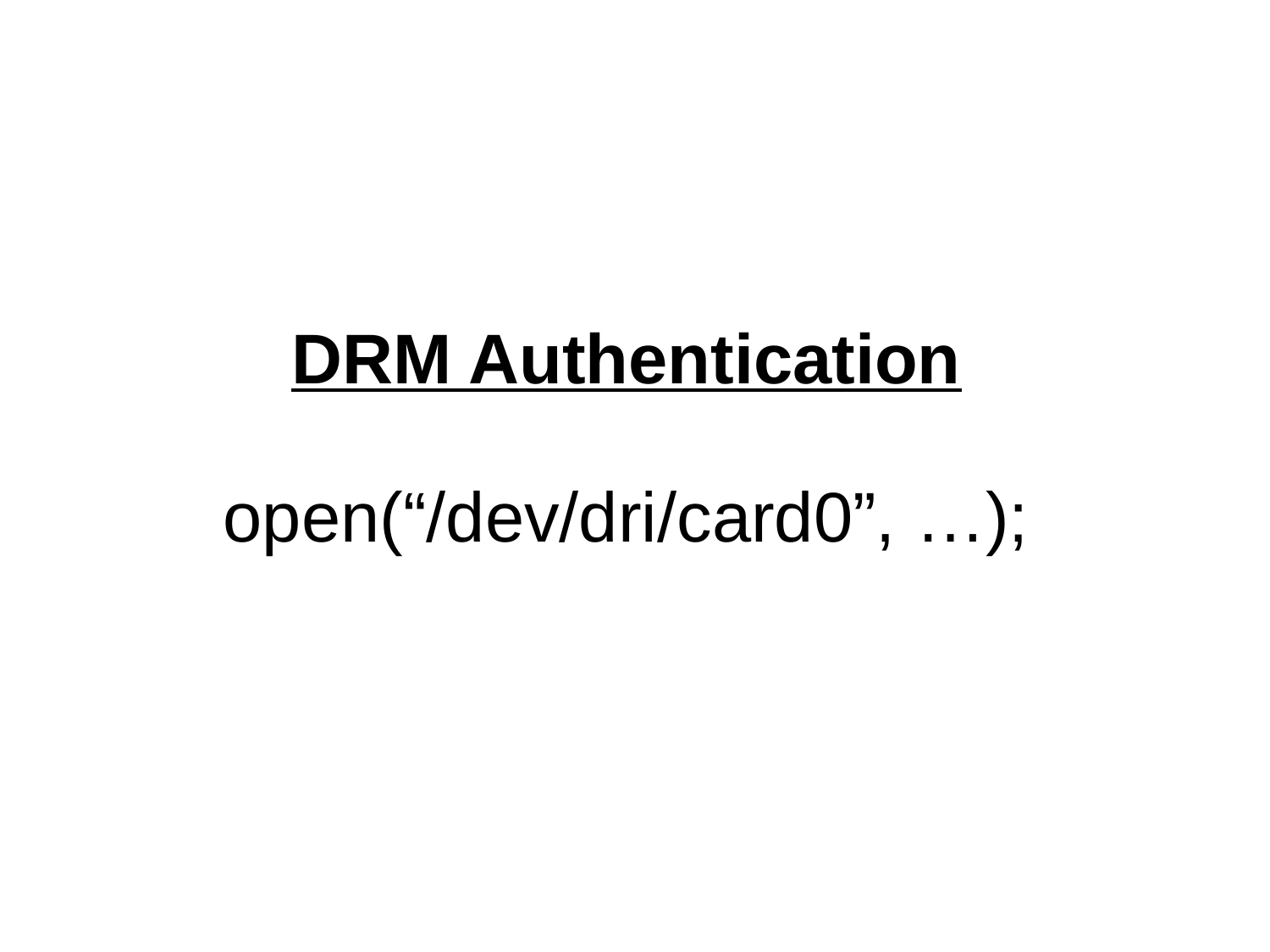#### ioctl(fd, **DRM\_IOCTL\_GET\_MAGIC**, &magic); send(somewhere, &magic, sizeof(magic));

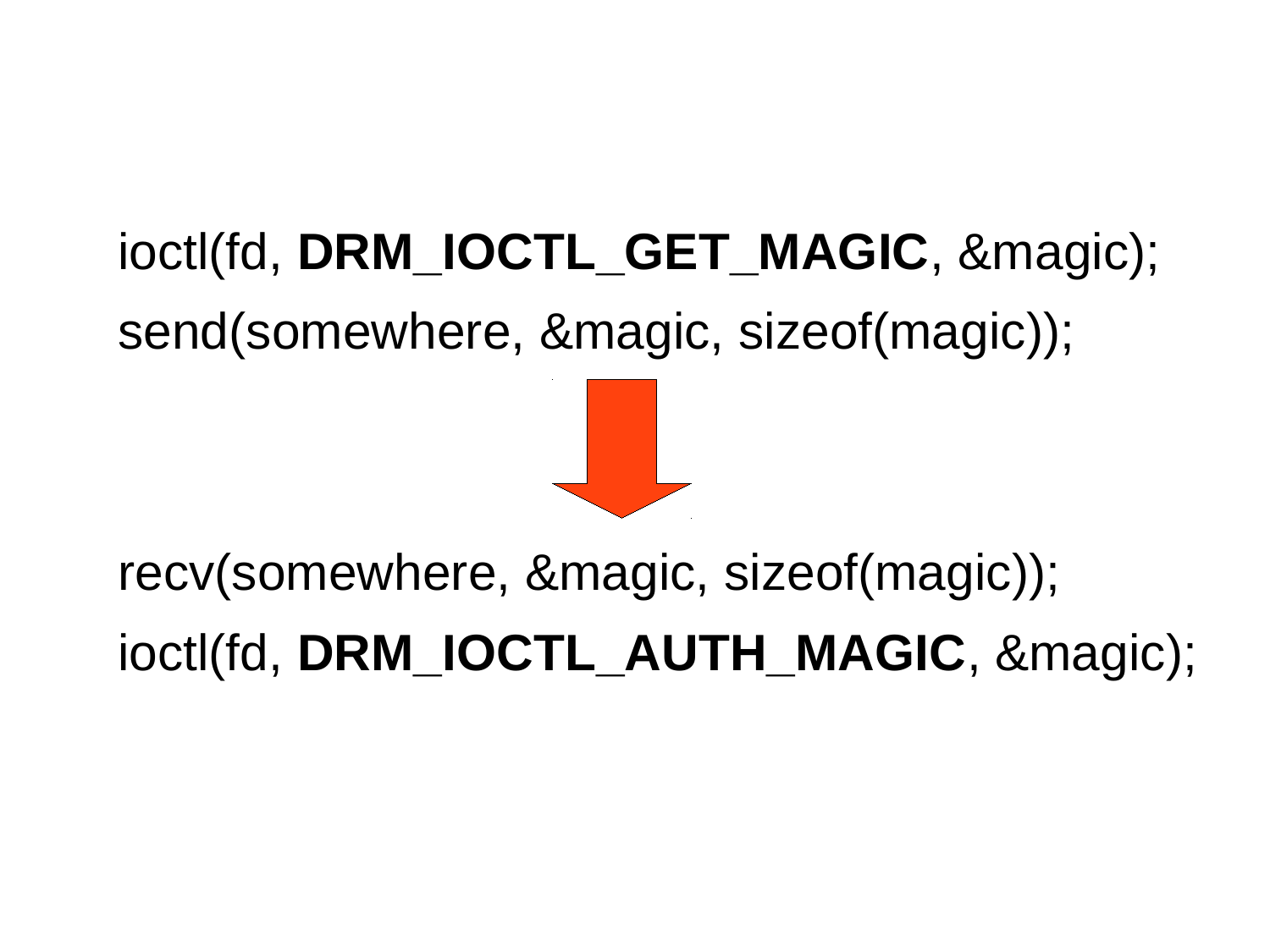#### ioctl(fd, **DRM\_IOCTL\_GET\_MAGIC**, &magic);

send(somewhere, &magic, sizeof(magic));

recv(somewhere, &magic, sizeof(magic)); Ewriele, &magic. Sized<br> **C**Wiche, &magic, sizeof(r

ioctl(fd, **DRM\_IOCTL\_AUTH\_MAGIC**, &magic);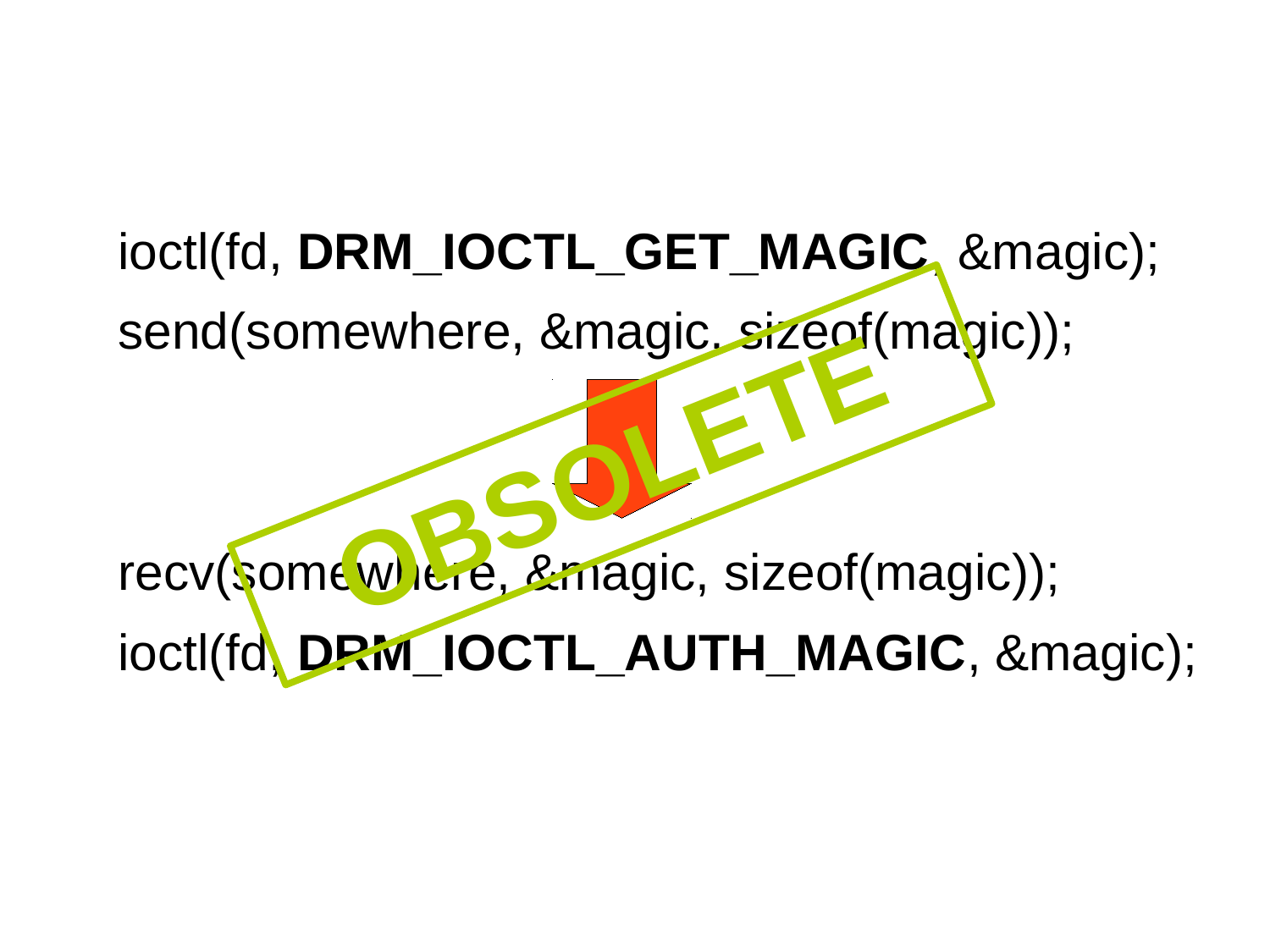#### Access-Management is done via file-system modes!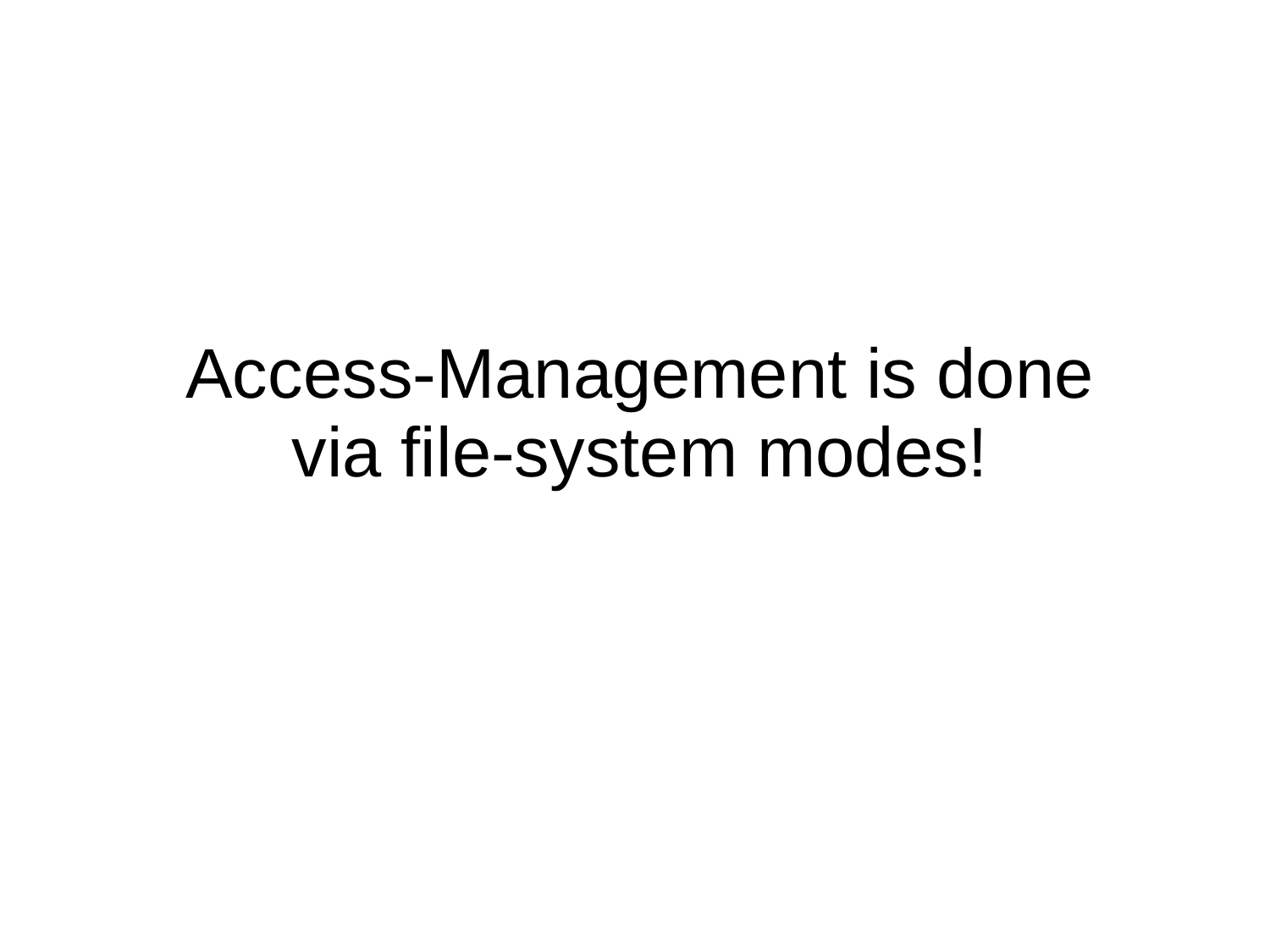# There is a reason FD-passing is call **SCM\_RIGHTS**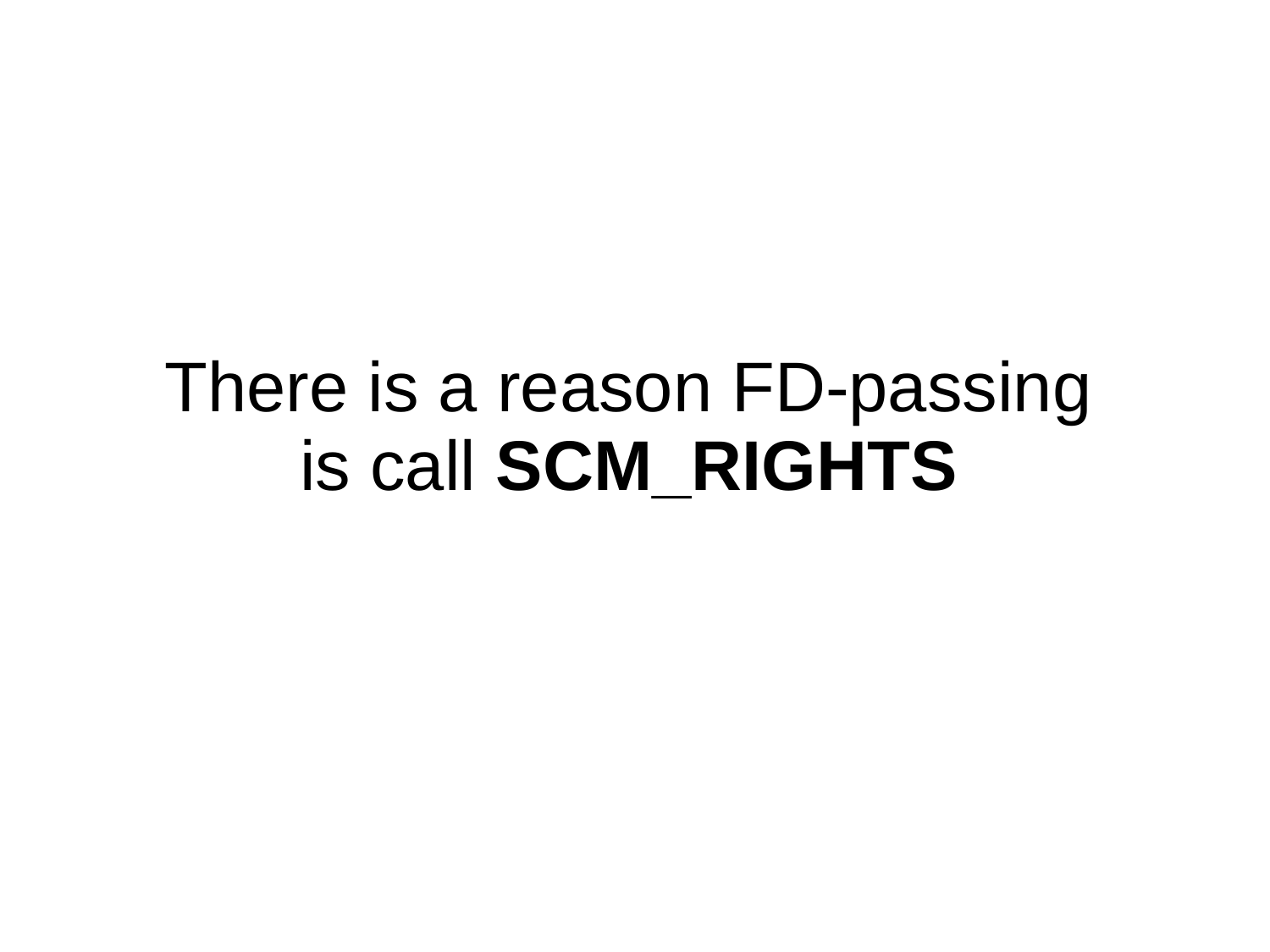### open("/dev/dri/renderD128", ...);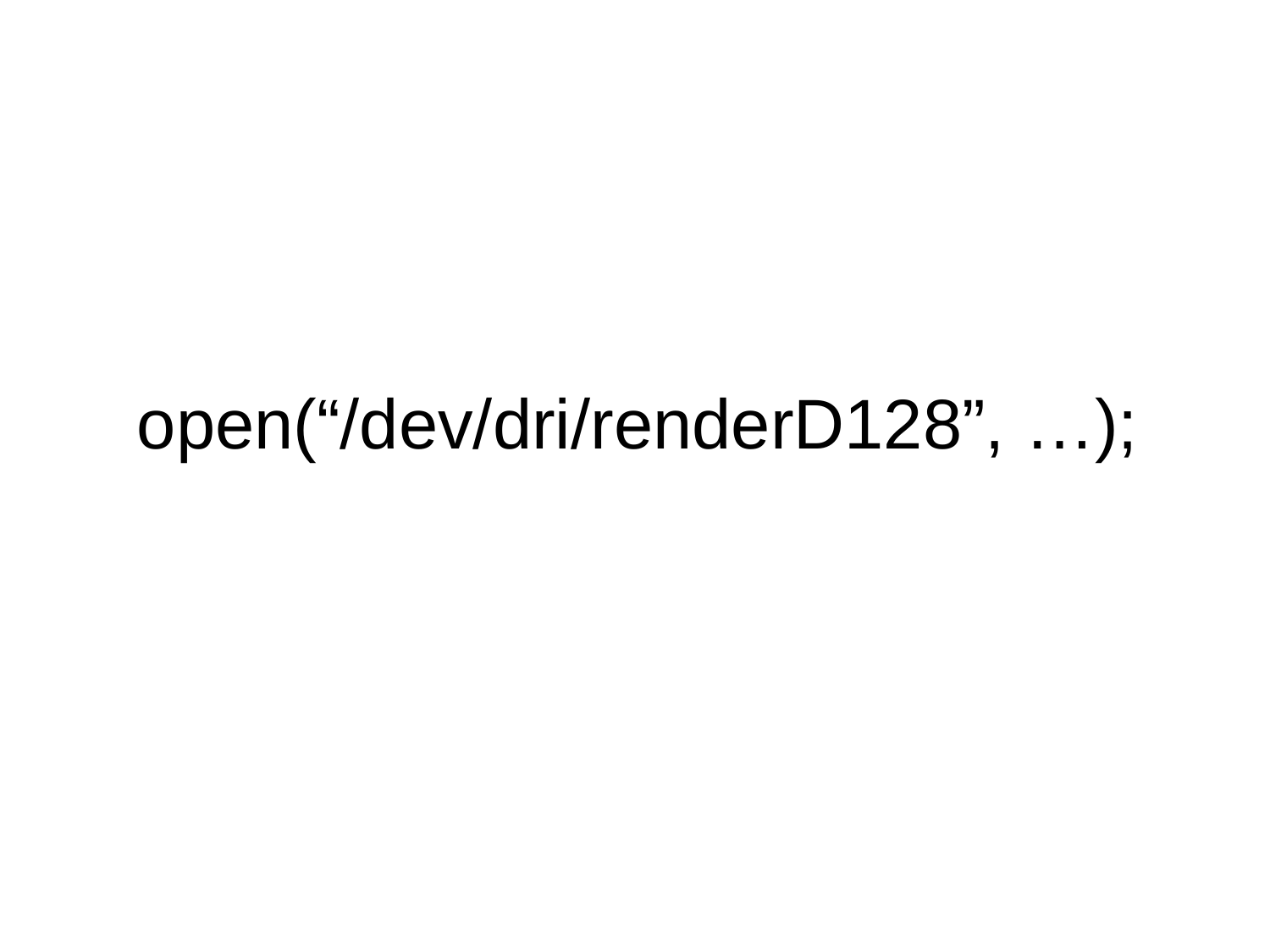# Render Nodes

- No GEM FLINK
- No DRM AUTH/MAGIC
- No Mode-setting
- No global resources
- No legacy DRM API
- No DRM-Master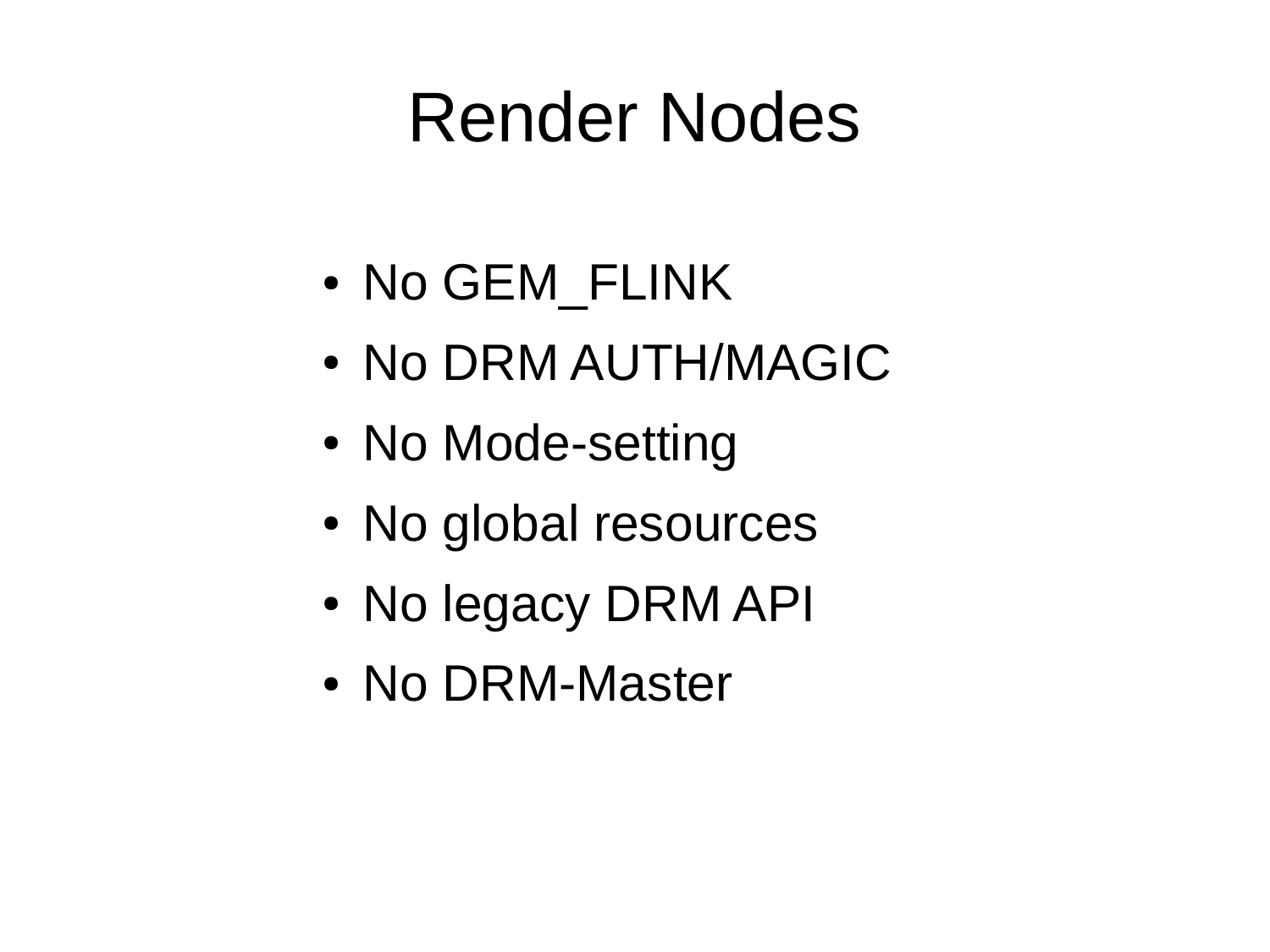# OpenGL with Render-Nodes

fd = **open**("/dev/dri/renderD128", …);

dev = **gbm\_create\_device**(fd);

disp = **eglGetDisplay**(dev);

eglInitialize(disp, major, minor);

eglBindAPI(EGL\_OPENGL\_API);

- eglChooseConfig(disp, …, &conf);
- ctx = **eglCreateContext**(disp, conf, 0, &attrs);

**eglMakeCurrent**(disp, 0, 0, ctx);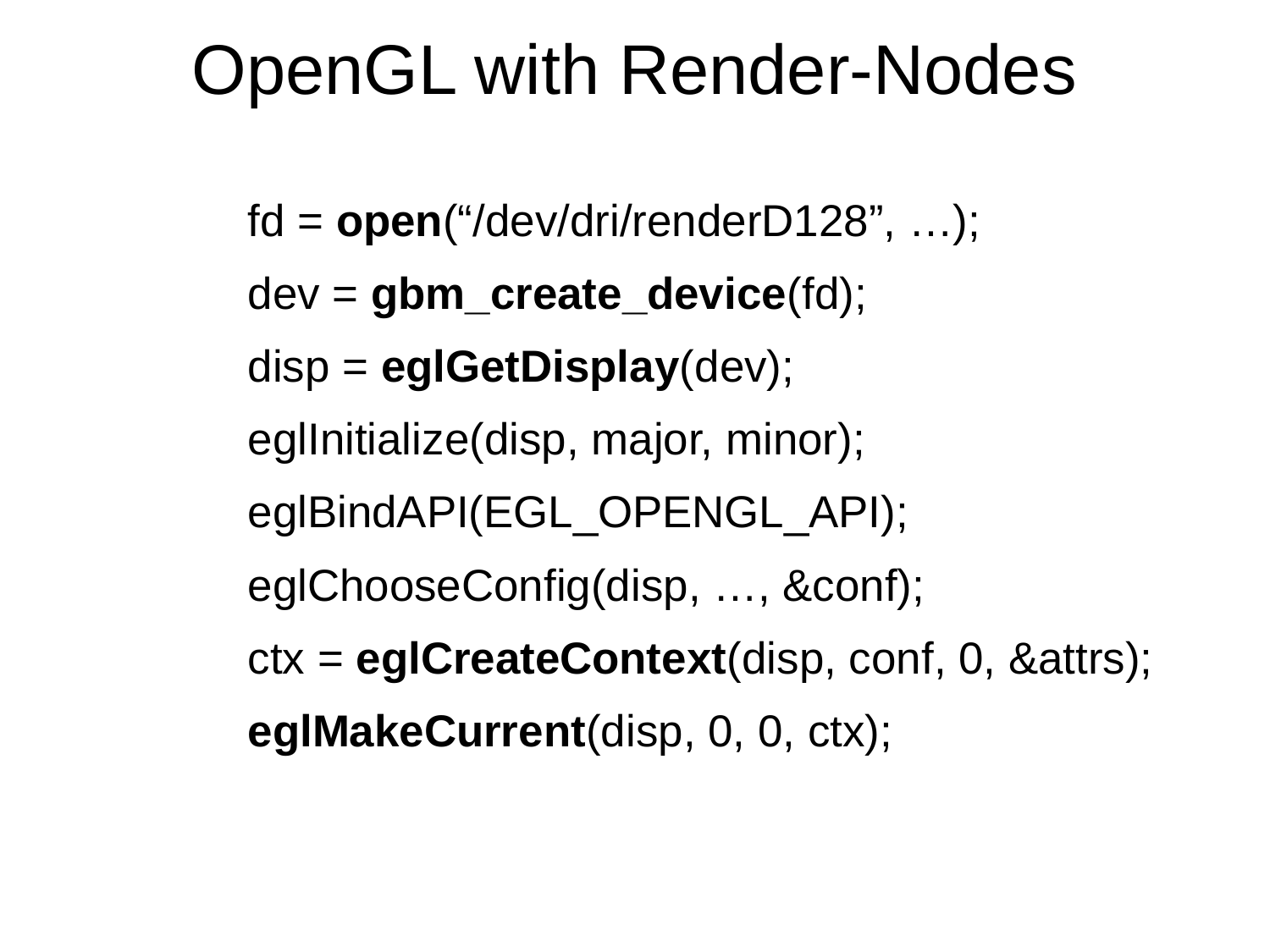surf = gbm\_surface\_create(dev, ... attrs ...); wnd = eglCreateWindowSurface(disp, conf, surf, ...); eglMakeCurrent(disp, wnd, wnd, ctx);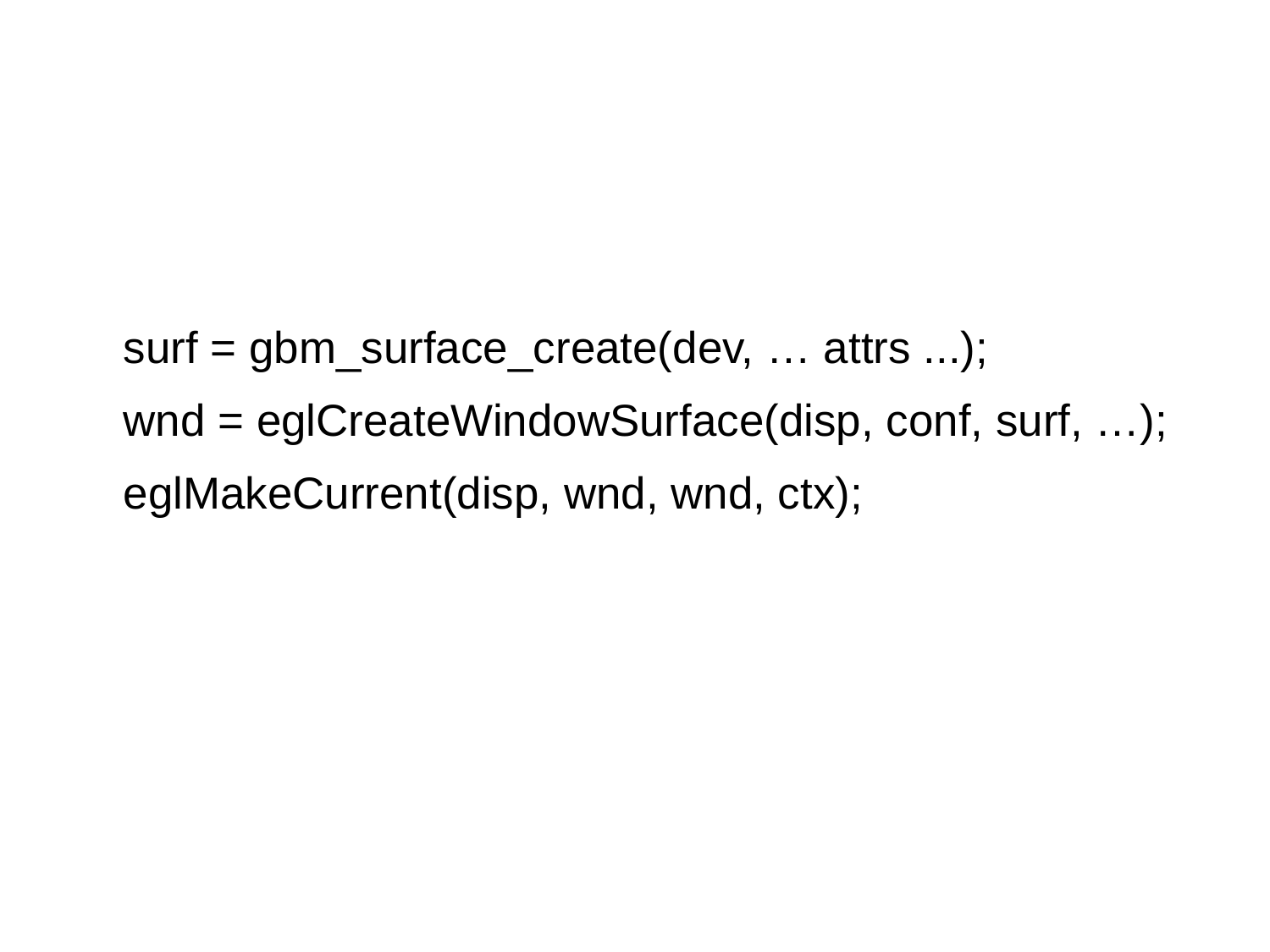#### DRM Master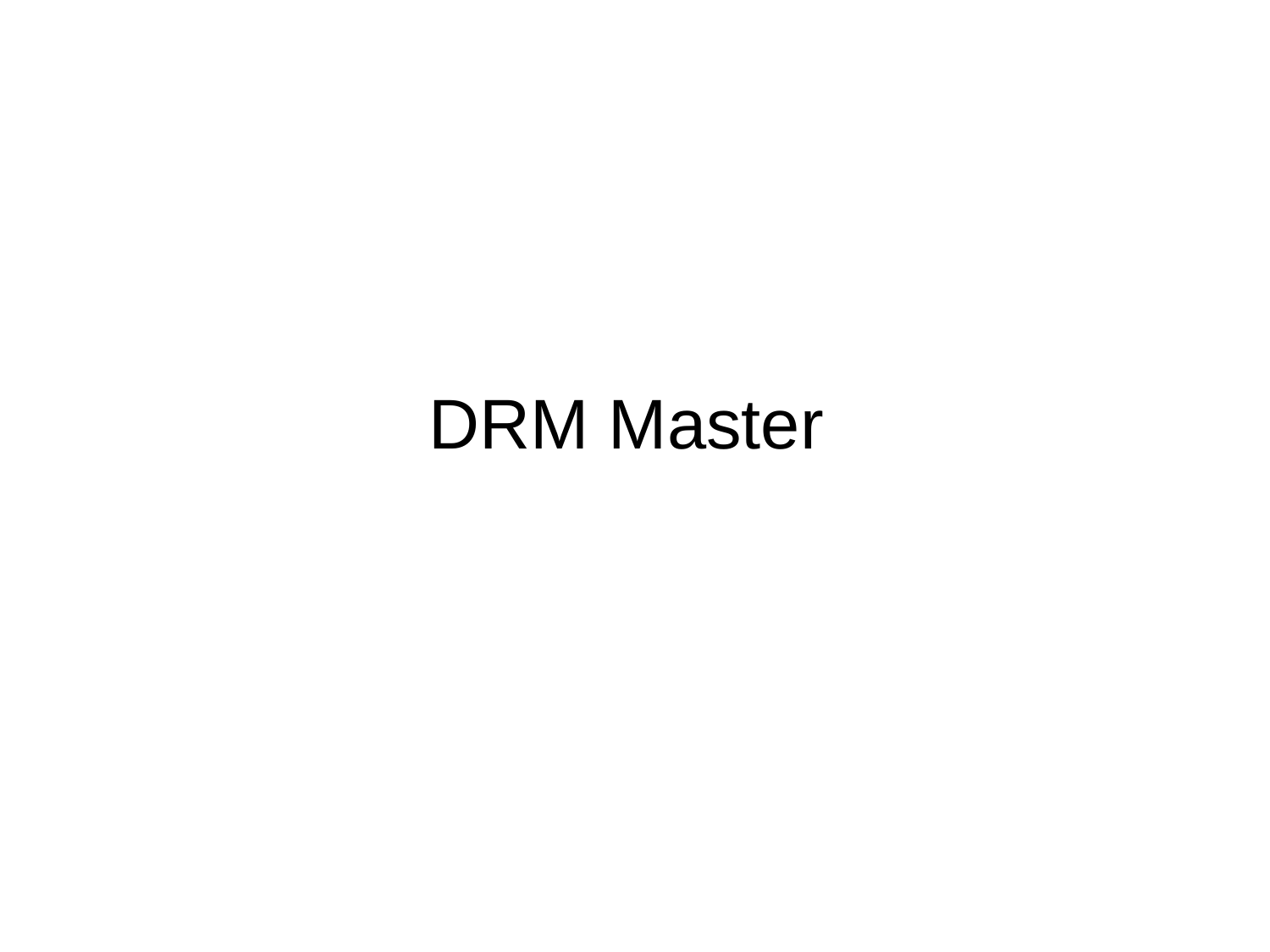- acquire DRM-Master:
	- **open()**

or

– **drmSetMaster()**

- drop DRM-Master
	- **close()**

or

– **drmDropMaster()**